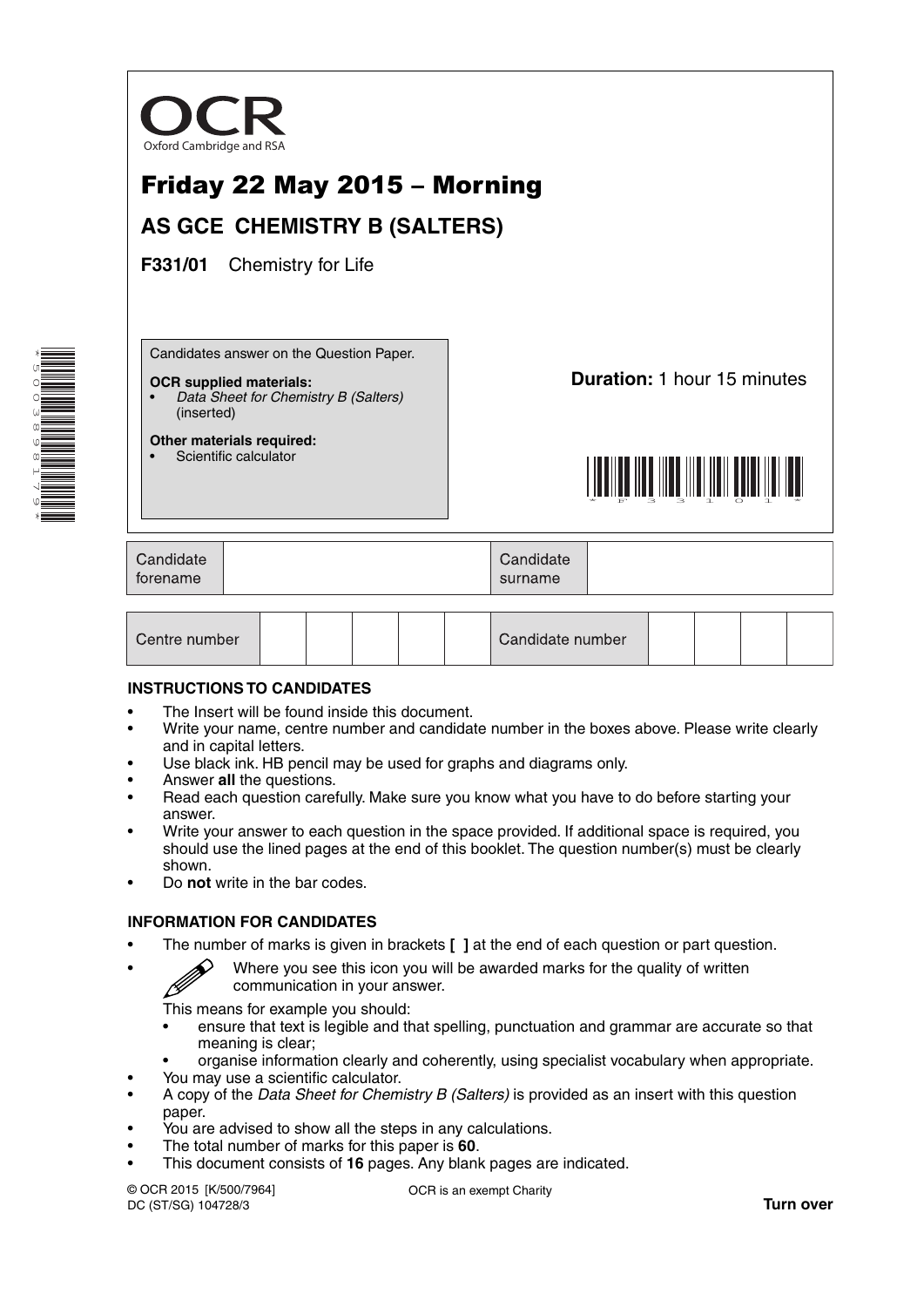## Answer **all** the questions.

- **1** The need for rapid data transfer systems has led to the development of fibre optic cables. The Group 4 elements silicon, Si, and germanium, Ge, are important in the manufacture of fibre optic cables.
	- **(a)** Complete the following table for the three most abundant isotopes of silicon.

| <b>Isotope</b> | <b>Number of protons</b> | <b>Number of neutrons</b> | <b>Number of electrons</b> |
|----------------|--------------------------|---------------------------|----------------------------|
| $^{28}$ Si     |                          |                           |                            |
| $^{29}$ Si     |                          |                           |                            |
| $30$ Si        |                          |                           |                            |
|                |                          |                           |                            |

- **(b)** Germanium has five naturally occurring isotopes. A sample of germanium is analysed in a time-of-flight mass spectrometer. The first stage in the spectrometer is vaporisation and the final stage is detection.
	- **(i)** Name the other three stages in the order they occur in the mass spectrometer.

**[1]**

 **(ii)** Explain how the stages from **(i)** enable particles of different masses to be separated.

*In your answer, you should use appropriate technical terms, spelled correctly.*

 ........................................................................................................................................... ........................................................................................................................................... ........................................................................................................................................... ........................................................................................................................................... ........................................................................................................................................... ........................................................................................................................................... ...................................................................................................................................... **[3]**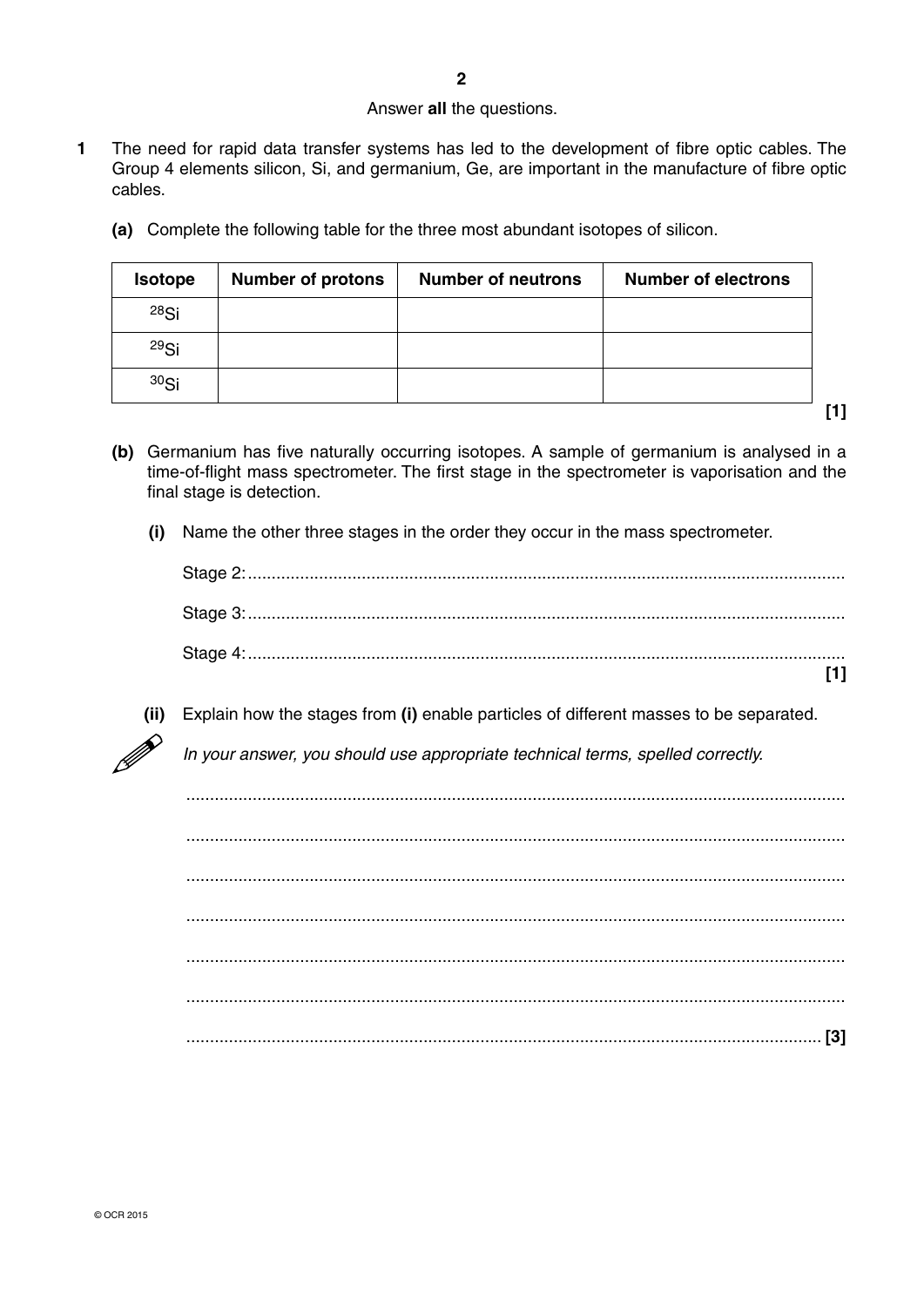**(iii)** The composition of the sample of germanium is shown below.

| <b>Isotope</b>          | $70$ Ge | $72$ Ge | $^{73}$ Ge | $74$ Ge | $76$ Ge |
|-------------------------|---------|---------|------------|---------|---------|
| Percentage<br>abundance | 20.55   | 27.37   | 7.67       | 36.74   | 7.67    |

Calculate the relative atomic mass of this sample of germanium, giving your answer to **three** significant figures.

relative atomic mass = .......................................................... **[2]**

 **(iv)** The 76Ge isotope undergoes radioactive decay.

Use the graph below to calculate a value for the half-life of <sup>76</sup>Ge.

Show your working on the graph.



**Radioactive decay of Ge-76**

half-life = .................................... × 1021 years **[2]**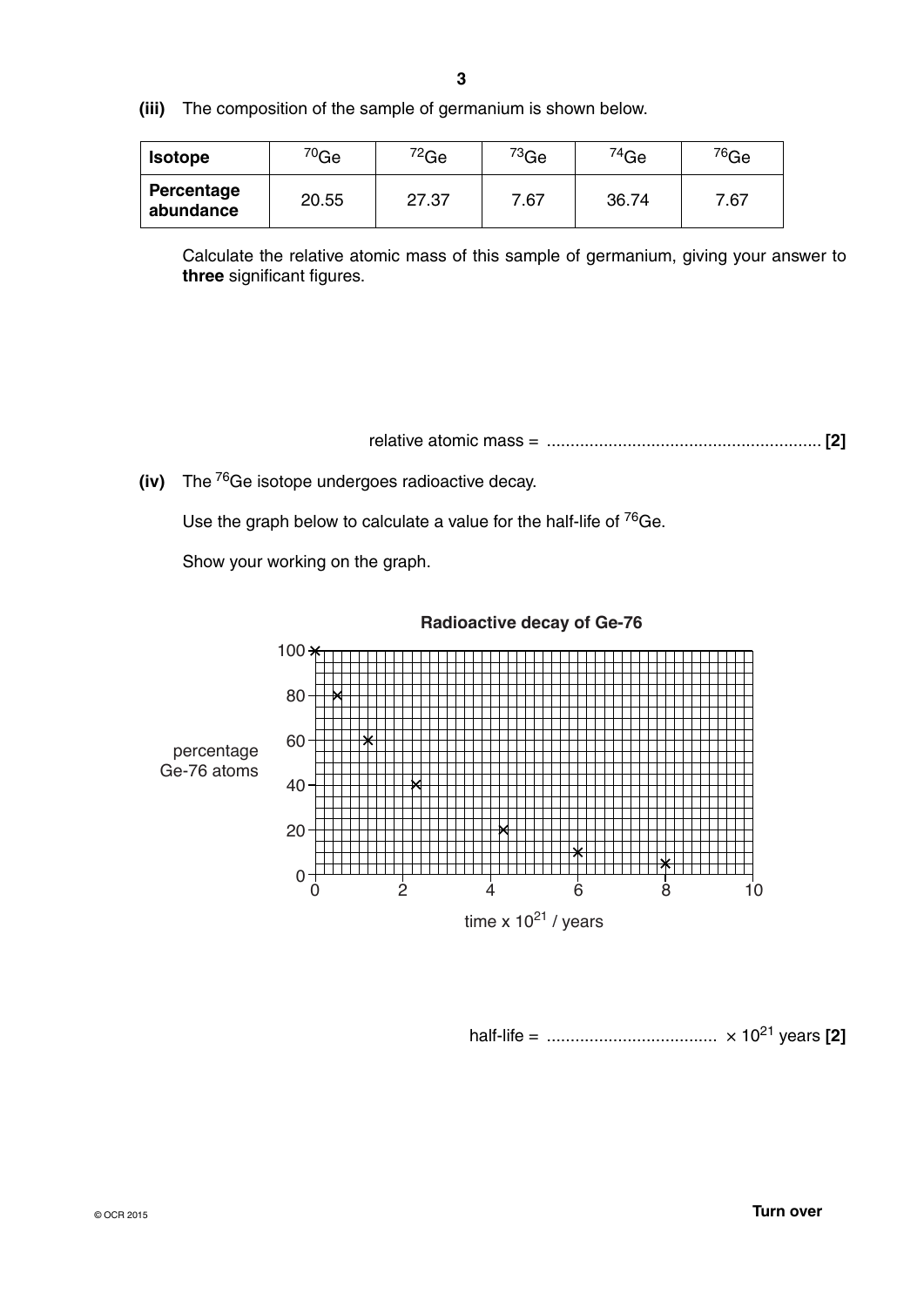**(v)** 76Ge undergoes 'double beta' decay. This type of decay produces **two** beta particles per atom decaying.

Write a nuclear equation for the 'double beta' decay of 76Ge.

- **(c)** The protons and neutrons in the nucleus are responsible for most of the mass of an atom. However, atoms are electrically neutral overall.
	- **(i)** Complete the table below.

| <b>Particle</b> | <b>Relative mass</b> | <b>Relative charge</b> |
|-----------------|----------------------|------------------------|
| proton          |                      |                        |
| neutron         |                      |                        |
| electron        |                      |                        |

**[1]**

 **(ii)** The atomic radius of an atom is determined by the number of energy levels containing electrons.

Give the electronic structure of germanium in terms of its occupied main energy levels (shells).

...................................................................................................................................... **[1]**

 **(d)** Germanium had not been discovered when Mendeleev was constructing his Periodic Table. However, he left a gap in his arrangement for an element, yet to be discovered, that he called 'Eka silicon'. This was later confirmed as germanium.

Why did Mendeleev decide an element was yet to be discovered at this position in his arrangement?

 ................................................................................................................................................... .............................................................................................................................................. **[1]**

 **(e)** In the modern Periodic Table, electronic structure governs the position of an element in the Table.

Which part of the electronic structure of an element shows:

the period the element is in? ....................................................................................................

the group the element is in? .....................................................................................................

**[2]**

**[Total: 16]**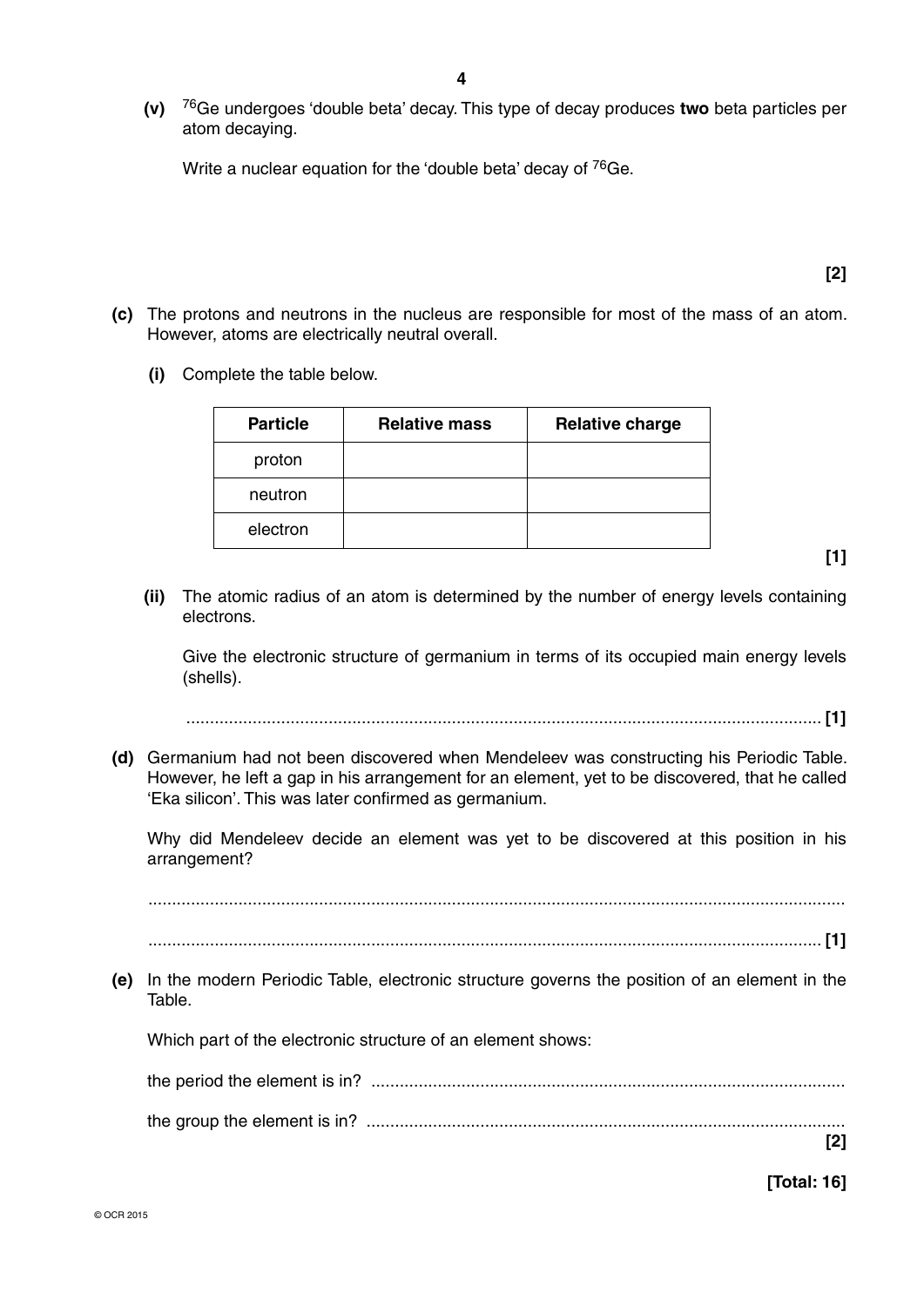**BLANK PAGE**

## **PLEASE DO NOT WRITE ON THIS PAGE**

## **Turn over for the next question**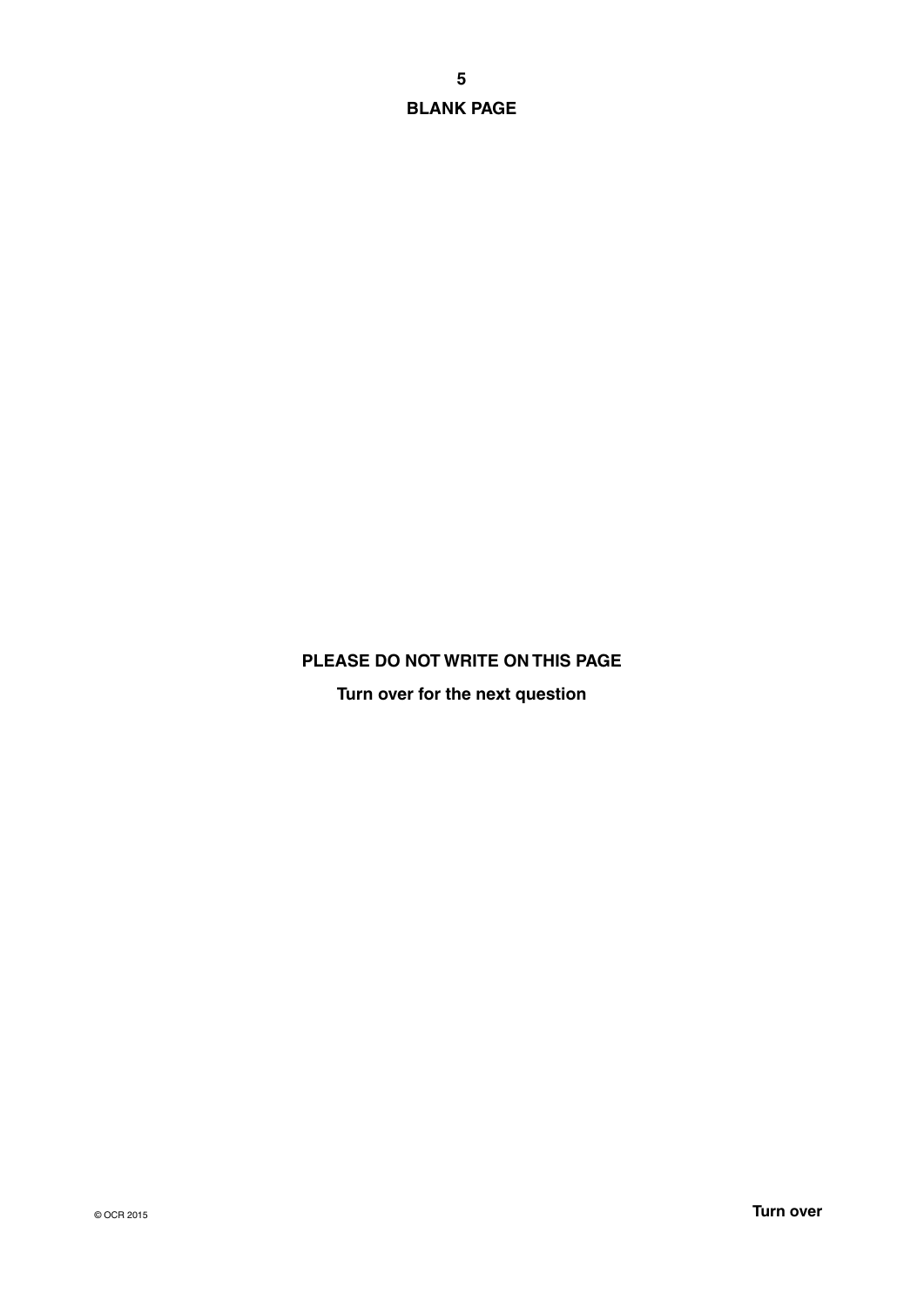- **2** Hydrogen peroxide, H<sub>2</sub>O<sub>2</sub>, was used as a rocket fuel in the UK's first rocket launcher 'Black Knight' and more recently in 'Bloodhound', a supersonic racing car.
	- **(a)** Hydrogen peroxide decomposes according to the following equation:

$$
2H_2O_2(I) \rightarrow 2H_2O(I) + O_2(g)
$$
 Equation 2.1

**(i)** Calculate the enthalpy change of reaction,  $\Delta H_r$  for the decomposition of hydrogen peroxide, as represented by **Equation 2.1**.

Use the standard enthalpy change of formation,  $\Delta H_{\text{f}}$ , values in the table below.

|                     | $\Delta H^{\Theta}$ <sub>f</sub> /kJ mol <sup>-1</sup> |
|---------------------|--------------------------------------------------------|
| $H_2O_2(I)$         | $-188$                                                 |
| H <sub>2</sub> O(l) | $-286$                                                 |

Δ*H*<sup>r</sup> = ........................................... kJ mol–1 **[2]**

**(ii)**  $\Delta H_r$  is **not** the standard enthalpy change of formation of water,  $\Delta H_f$ .

**Write the equation for the reaction that has the enthalpy change ΔH<sub>f</sub> for water.** Include state symbols.

 **(iii)** The reaction in **Equation 2.1** is accompanied by an increase in entropy.

Give **two** reasons why an increase in entropy might have been expected.

 ........................................................................................................................................... ...................................................................................................................................... **[2]**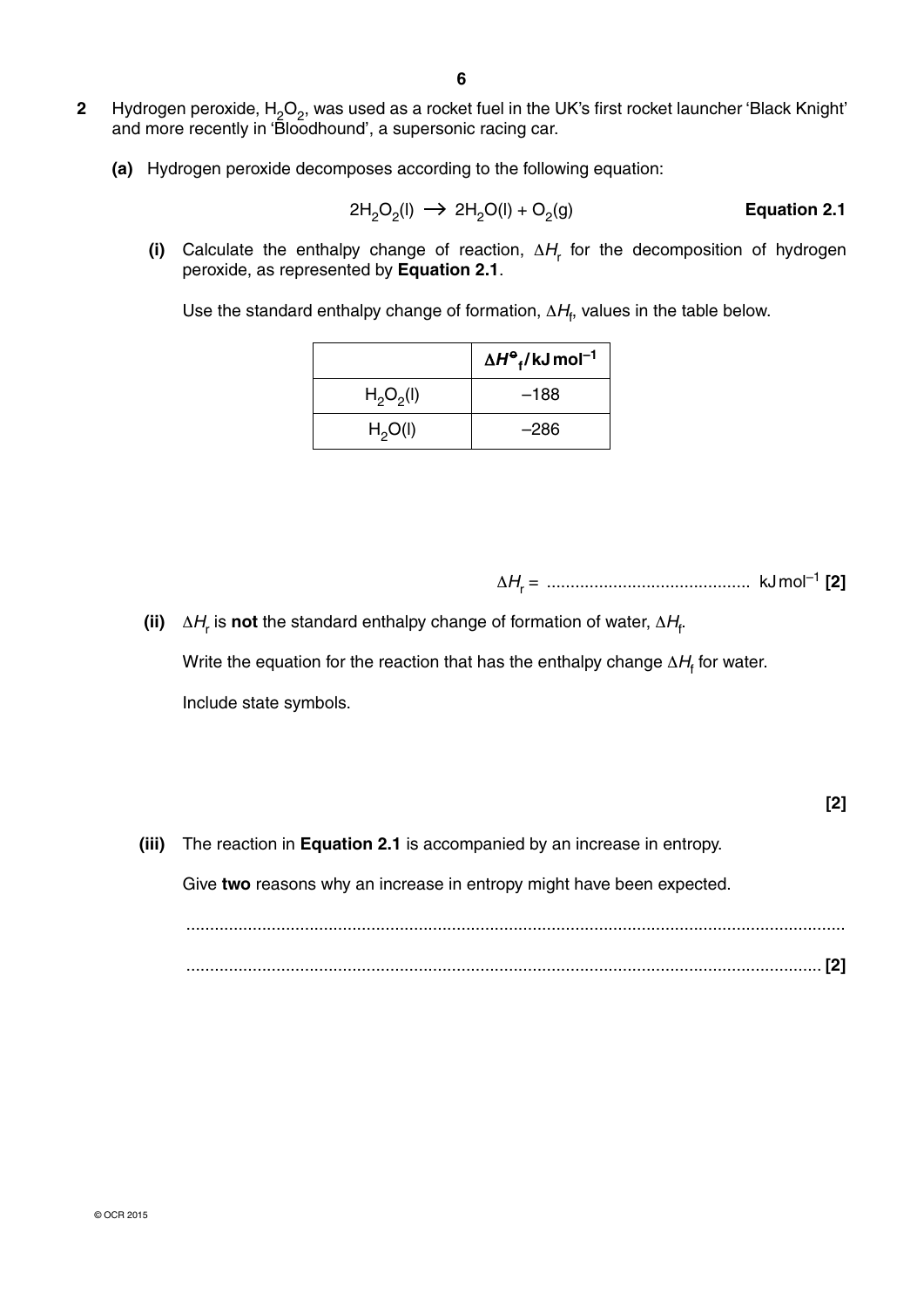**(b)** Hydrogen peroxide is used as a propellant because the heat evolved during its decomposition raises the temperature to about 600 °C. This causes a rapid expulsion of the oxygen and water (as steam).

Calculate the combined volume, in dm<sup>3</sup>, of steam and oxygen produced by the decomposition of 90 g of  $H_2O_2$ .

Assume one mole of any gas occupies 70 dm3 at the temperature reached in the decomposition.

volume = .................................................. dm3 **[3]**

 **(c)** Hydrogen peroxide can also be used with kerosene as a propellant.

Kerosene, obtained from crude oil, is a mixture of both aliphatic and aromatic hydrocarbons with between 10 and 15 carbon atoms.

 **(i)** Describe the difference between an aliphatic and an aromatic hydrocarbon.

 ........................................................................................................................................... ........................................................................................................................................... ...................................................................................................................................... **[1]**

 **(ii)** The heat from the decomposing hydrogen peroxide ignites the kerosene.

Write an equation for the complete combustion of the hydrocarbon decane, which is a component of kerosene with 10 carbon atoms.

**[1]**

 **(iii)** Apart from its use as a propellant or fuel, kerosene is extensively 'cracked'. One product of cracking is an unsaturated molecule. Explain the term *unsaturated*. ........................................................................................................................................... ...................................................................................................................................... **[1] (iv)** Substances called zeolites are used in the cracking process. Give the reason for the use of zeolites in cracking. ...................................................................................................................................... **[1]**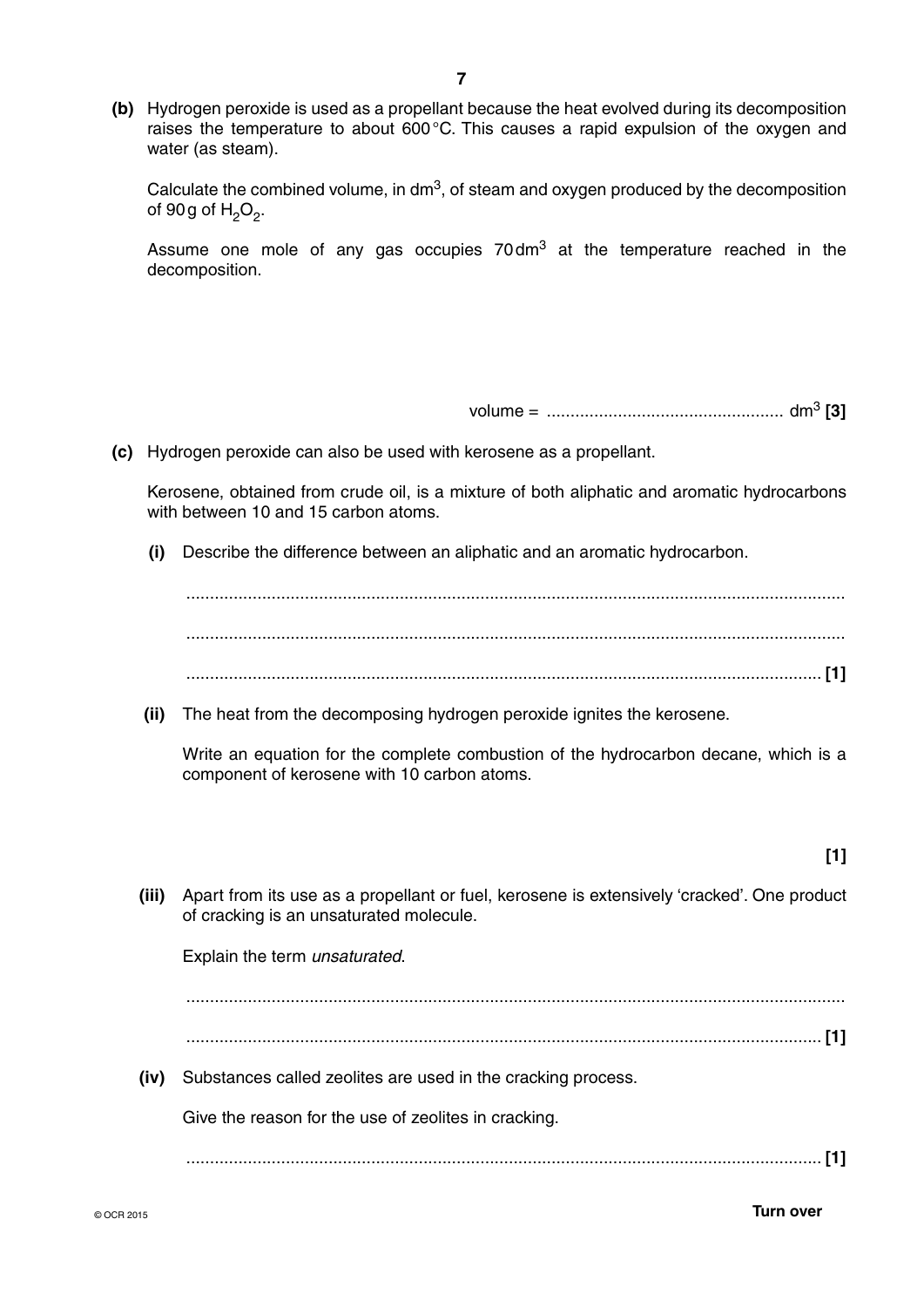(d) Give one environmental advantage of using hydrogen peroxide as a fuel instead of kerosene.

[Total: 14]

© OCR 2015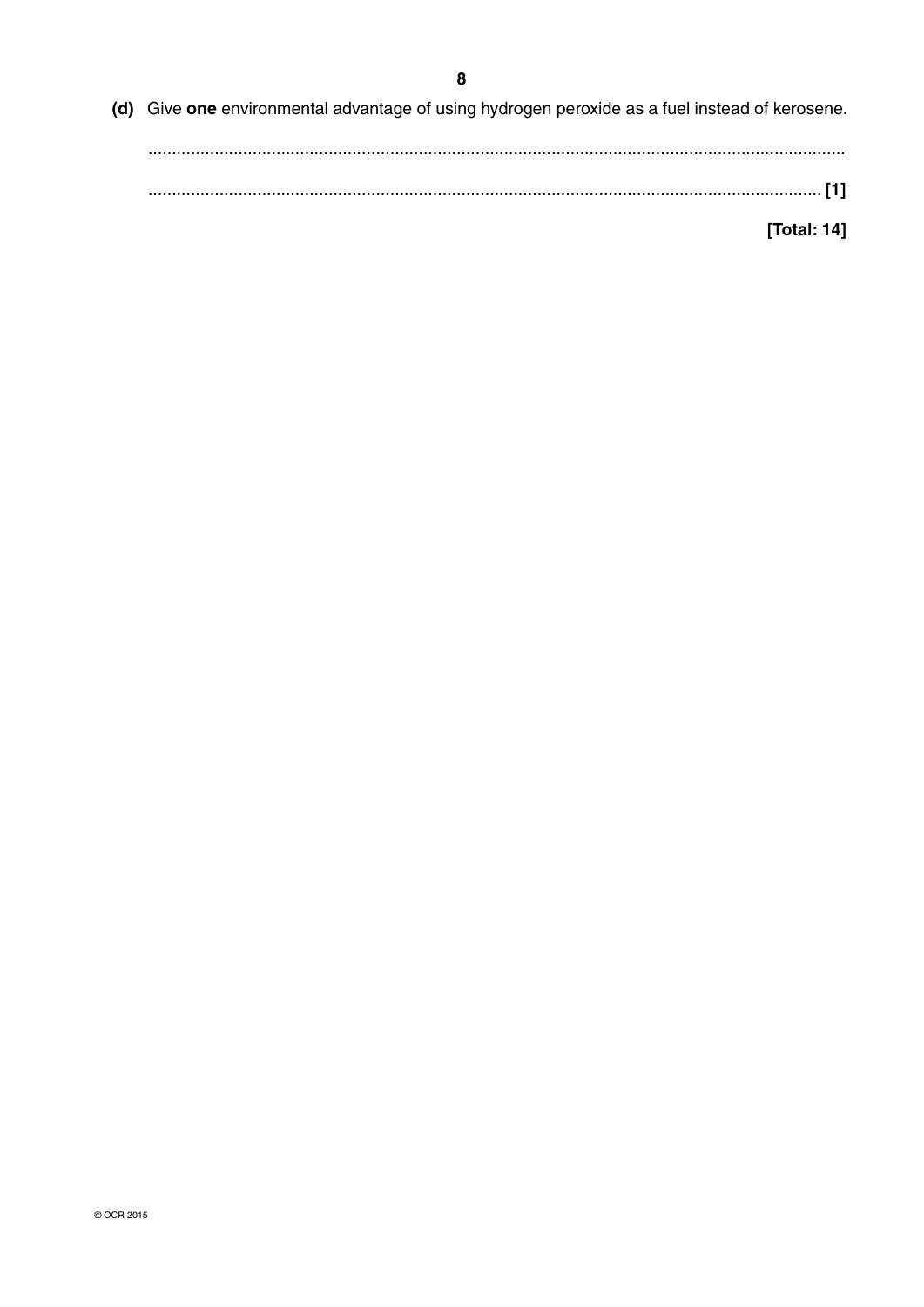**9 BLANK PAGE**

## **PLEASE DO NOT WRITE ON THIS PAGE**

**Turn over for the next question**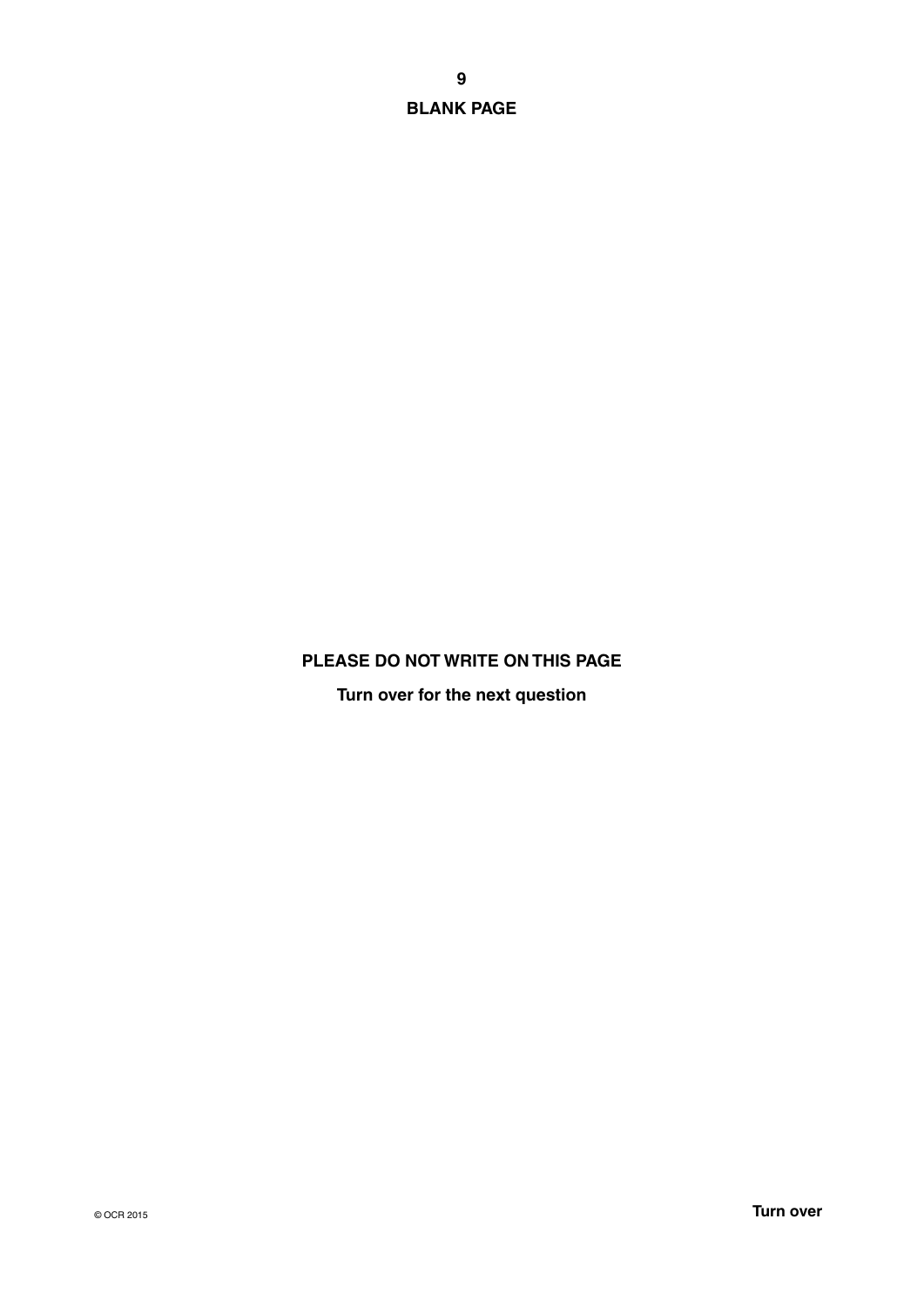- **3** Anaesthetics used in the mid-19th century included dinitrogen oxide, N<sub>2</sub>O (laughing gas) and ethoxyethane  $(\mathsf{C}_2\mathsf{H}_5)_2\mathsf{O}.$ 
	- **(a) (i)** Draw the skeletal formula for ethoxyethane and name the homologous series to which it belongs.

homologous series .......................................................... **[2]**

**[2]**

 **(ii)** Compound **A** is a structural isomer of ethoxyethane.

Name compound **A** and give its molecular formula.



## **Compound A**

 name ................................................................................... molecular formula ................................................................

 **(iii)** One form of compound **A** is represented by the structure below.



Explain the significance of the 'wedge' bond.

 ........................................................................................................................................... ...................................................................................................................................... **[1]**

 **(b)** Dinitrogen oxide is one of several oxides of nitrogen. Some oxides of nitrogen are found in car exhaust emissions.

Give the formula of an oxide of nitrogen found in exhaust emissions and explain how it is formed.

| formula |
|---------|
|         |
|         |
|         |
|         |
|         |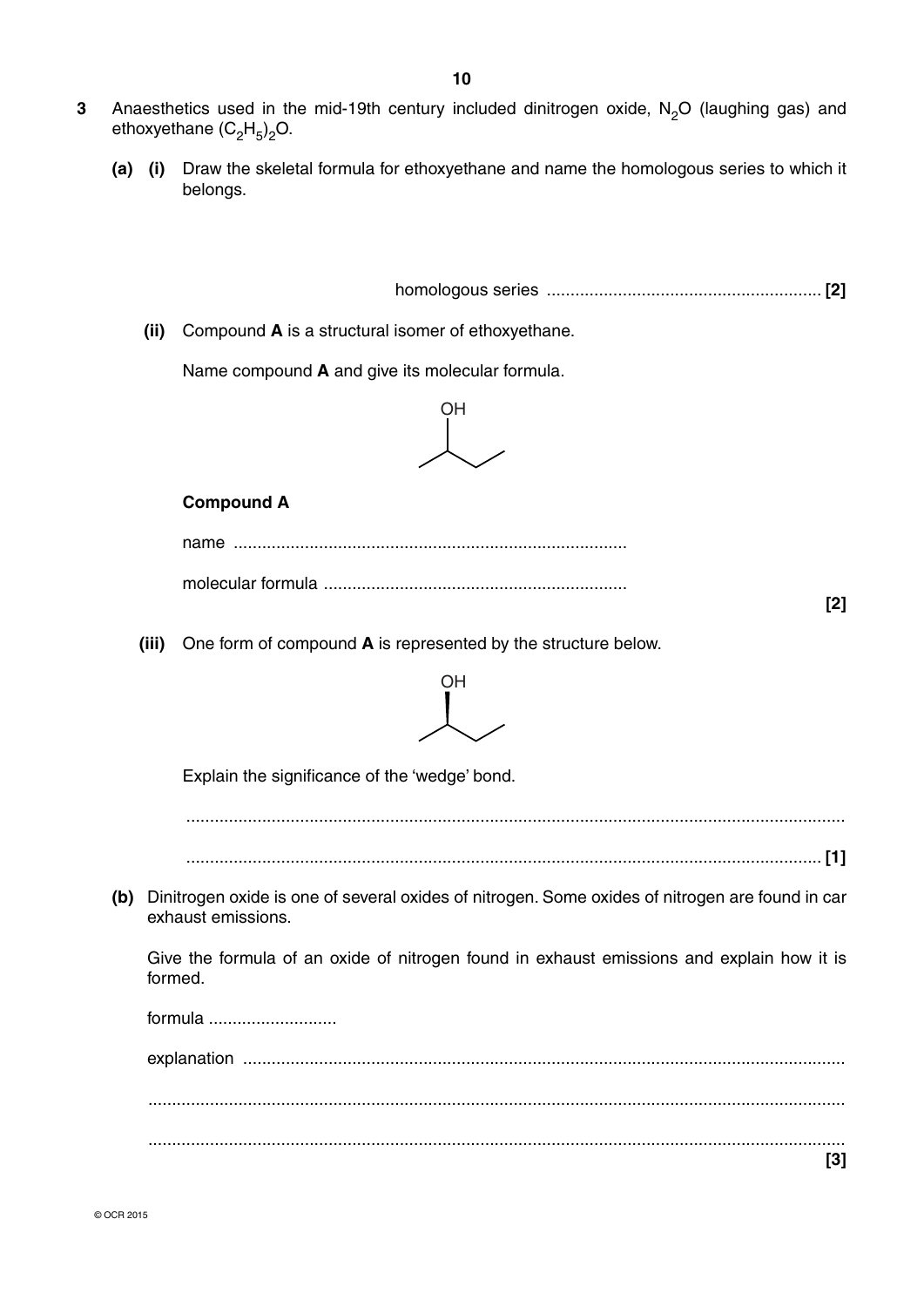Write an equation for this decomposition of dinitrogen oxide.

**[1]**

- **(d)** Dinitrogen oxide is only weakly anaesthetic and ethoxyethane may cause unpleasant side effects. Therefore, new anaesthetics were introduced in the early 20th century. One new anaesthetic, cyclopropane, is effective and has few side effects.
	- **(i)** Cyclopropane can be made from propane.

Name the process used in the oil industry to convert chain alkanes to cyclic alkanes.

Name the other product formed in this process.

process .............................................................................................................................. other product .....................................................................................................................

 **(ii)** Cyclopropane is not a very stable molecule and forms explosive mixtures with air.

The lack of stability of cyclopropane is related to its 'ring strain'. The ring is strained because the C–C–C bond angle is different from that predicted by electron pair repulsion theory.

State and explain the angle predicted by the electron pair repulsion theory and state how the actual bond angle differs.

 ........................................................................................................................................... ........................................................................................................................................... ........................................................................................................................................... ........................................................................................................................................... ...........................................................................................................................................

...................................................................................................................................... **[4]**

 **(iii)** The C–C bond enthalpy in cyclopropane is lower than the average C–C bond enthalpy.

Explain the term *bond enthalpy* and explain why this is often described as an average value.

 ........................................................................................................................................... ...................................................................................................................................... **[2]**

**[Total: 16]**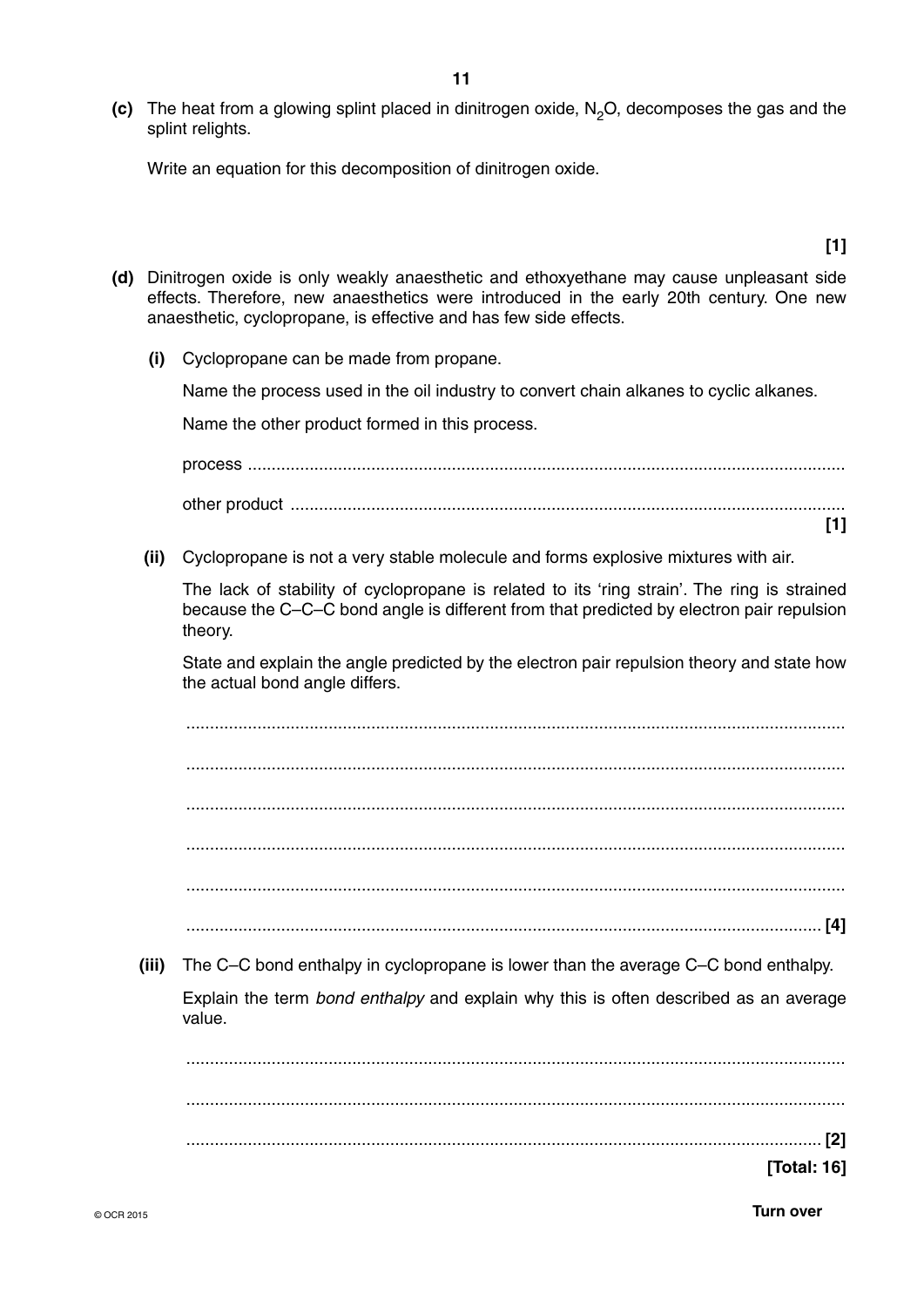**4** Chemists have been helping archaeologists study a collection of Iron Age glass beads discovered in Scotland. These beads were made by the effect of high temperatures on sand from beaches or deserts.

It is possible to identify whether a glass bead has been produced using beach sand or desert sand by identifying the ratio of strontium to zirconium in the glass.

**(a)** Beach sand contains crushed shells made of calcium carbonate, CaCO<sub>3</sub>.

Strontium often replaces some of the calcium in these shells.

 **(i)** Explain why strontium can replace calcium in calcium carbonate.

 ........................................................................................................................................... ...................................................................................................................................... **[1]**

 **(ii)** High temperatures are needed in glass manufacture. Under these conditions strontium and calcium carbonates decompose to their oxides.

Draw a '*dot-and-cross*' diagram to show the bonding in strontium oxide.

Show outer electron shells only.

© OCR 2015

 **(iii)** Atomic emission spectroscopy can confirm the presence of zirconium in the glass. The atomic emission spectrum of zirconium is unique.

Describe how an atomic emission spectrum is produced.

Explain why an atomic emission spectrum is unique to a particular element.

You may use a diagram to help explain your answer.

 ........................................................................................................................................... ........................................................................................................................................... ........................................................................................................................................... ........................................................................................................................................... ........................................................................................................................................... ........................................................................................................................................... ........................................................................................................................................... ........................................................................................................................................... ...................................................................................................................................... **[5]**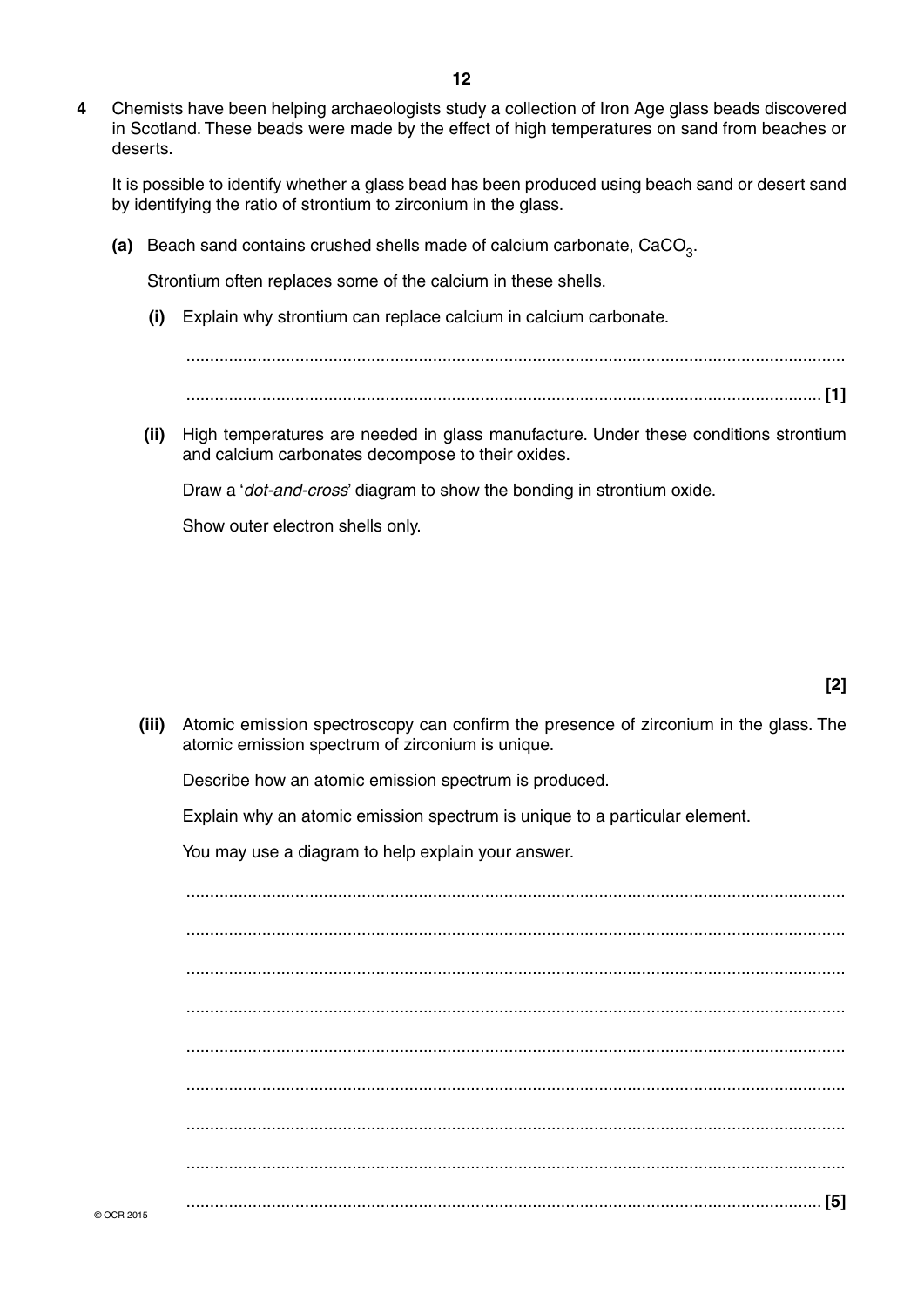**(b)** A student decides to investigate whether calcium carbonate or strontium carbonate has the lower thermal stability.

The student heats separate samples of the carbonates to high temperature using the following apparatus:



## **END OF QUESTION PAPER**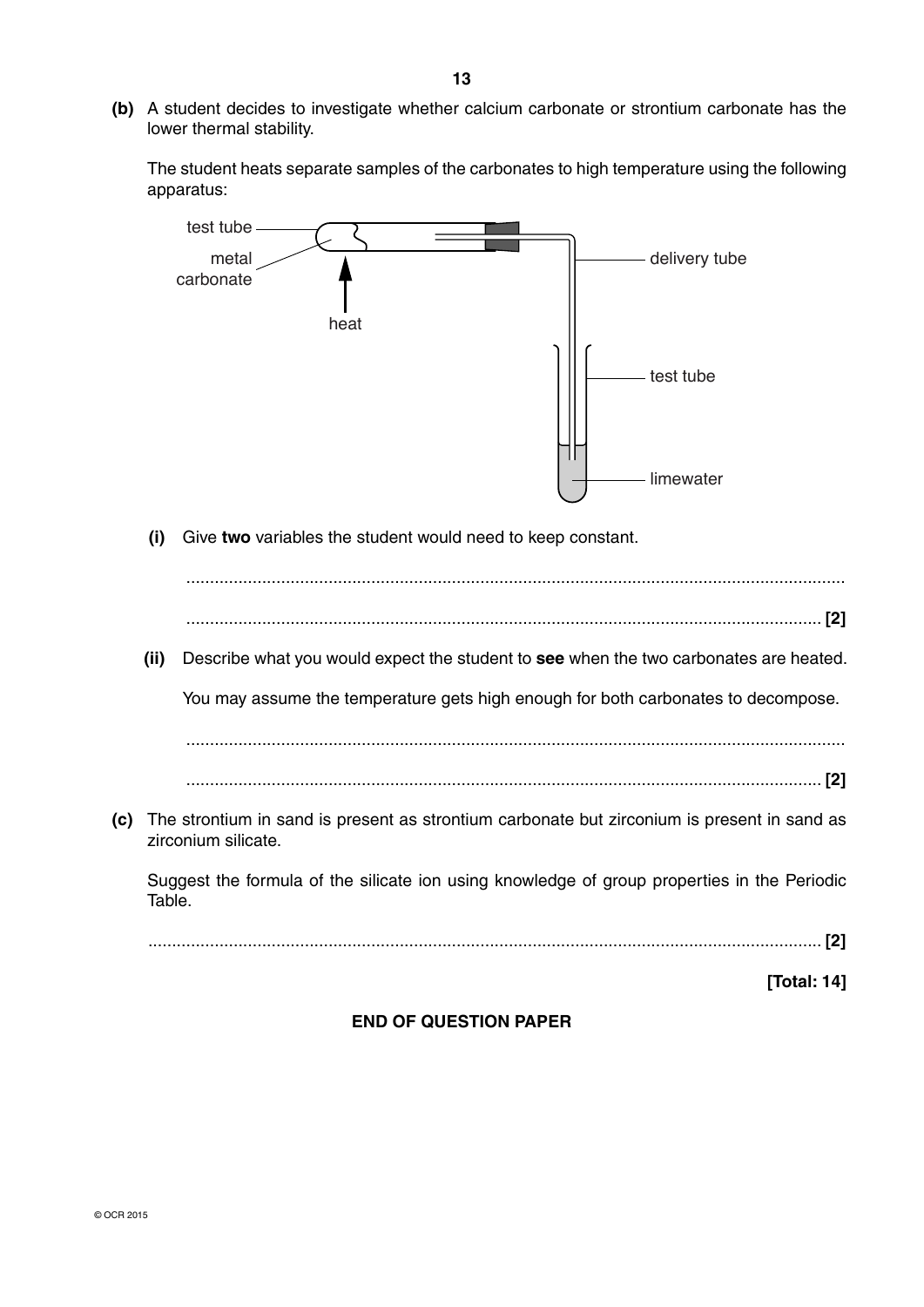## **ADDITIONAL ANSWER SPACE**

If additional answer space is required, you should use the following lined page(s). The question number(s) must be clearly shown in the margin.

© OCR 2015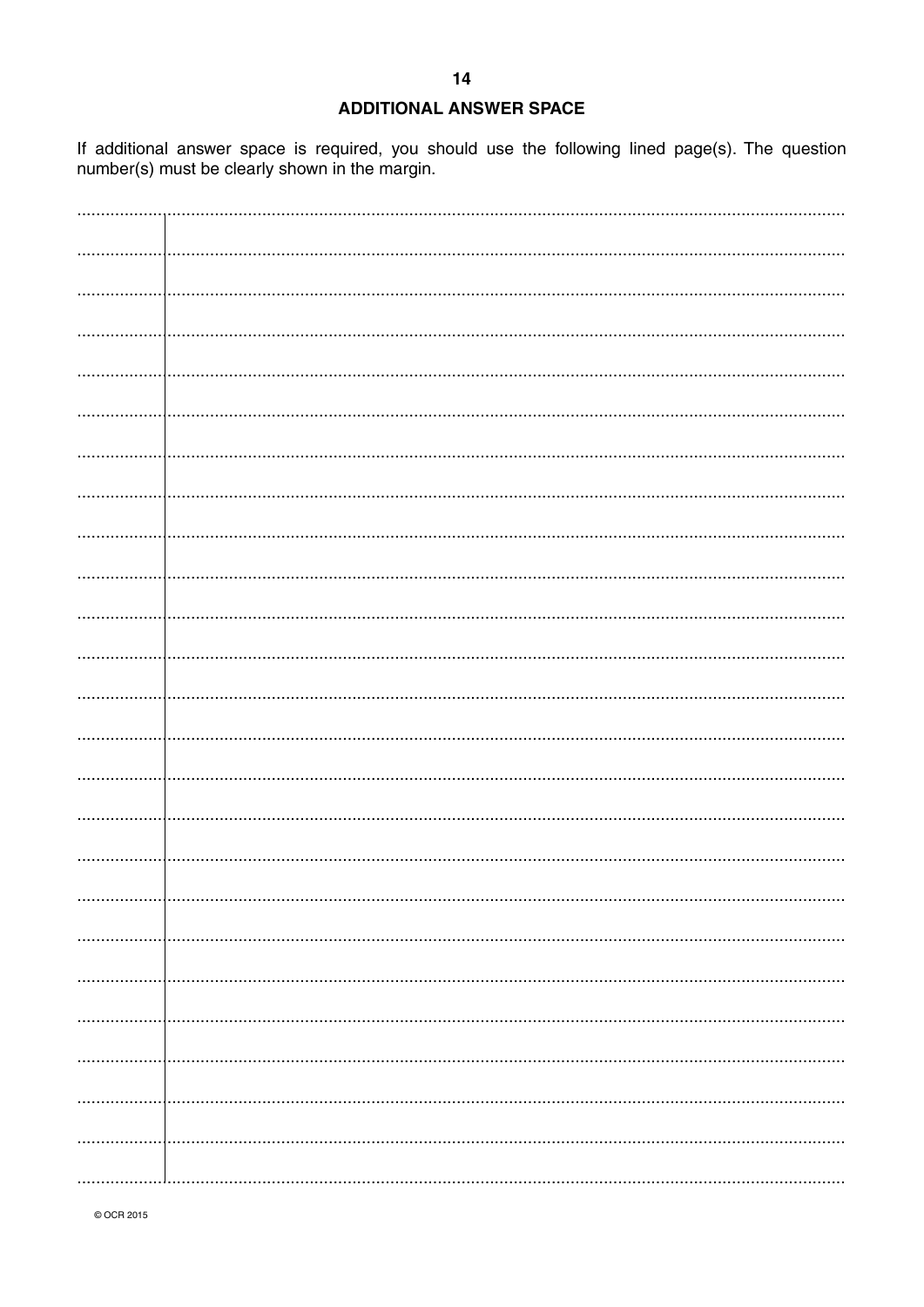. . . . . . . . . . . . . . ................. .................. .................